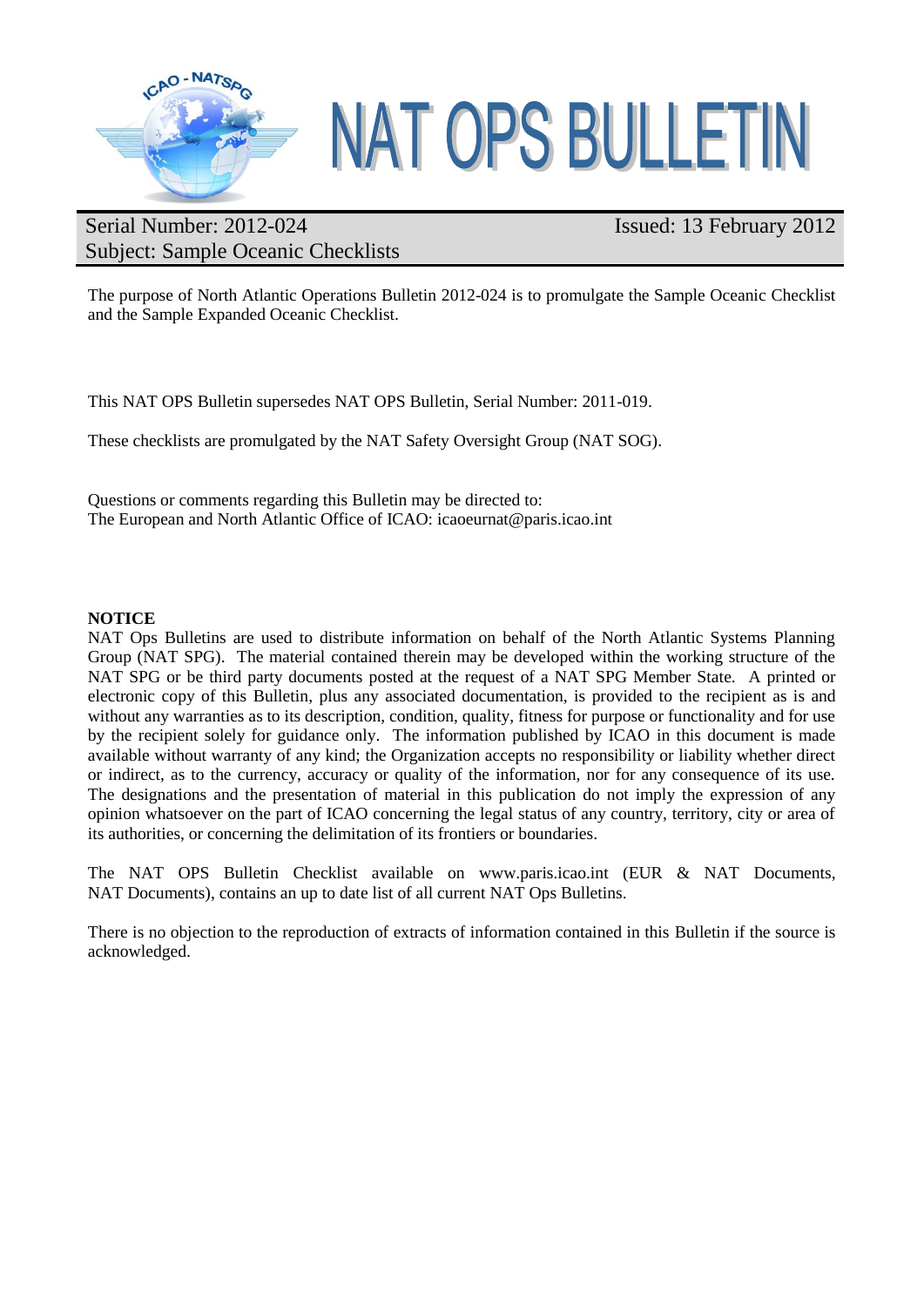#### **SAMPLE OCEANIC CHECKLIST** as of 13 February 2012

Note: ICAO North Atlantic Working Groups composed of industry, ATC and state regulators have created this checklist. **For reference only**, it is not intended to replace an operator's oceanic checklist. Operators without an oceanic checklist are encouraged to use this sample and tailor it to their specific needs and approvals. This checklist focuses on an orderly flow and ways to reduce oceanic errors. Operators should also review the **attached expanded checklist**. Headings in BLUE are hyperlinked. The Oceanic Errors Safety Bulletin (OESB) should be used together with this checklist. The OESB can be found at http://www.paris.icao.int/. Operators should use an Oceanic Checklist as part of their Safety Management System (SMS).

#### [FLIGHT PLANNING](#page-2-0)

- Plotting Chart plot route coast out to out to coast in
- Equal Time Points (ETP) plot
- Track message (current copy available for all crossings)
	- Note nearest tracks on plotting chart
- Review possible navigation aids for accuracy check prior to coast out

#### [PREFLIGHT](#page-2-1)

- Master Clock for all ETAs/ATAs
- Maintenance Log check for any navigation/ communication/surveillance or RVSM issues
- RVSM
	- Altimeter checks (tolerance)
	- Wind shear or turbulence forecast
- Computer Flight Plan (CFP) vs ICAO Flight Plan
- (check routing, fuel load, times, groundspeeds) • Dual Long Range NAV System (LRNS) for remote oceanic operations
- HF check (including SELCAL)
- Confirm Present Position coordinates (best source)
- Master CFP (symbols  $\mathcal{D}, \checkmark, \checkmark, X$ )
- LRNS programming
	- Check currency and software version
	- Independent verification
	- Check expanded coordinates of waypoints
	- Track and distance check ( $\pm 2^{\circ}$  and  $\pm 2$  NM)
	- Upload winds, if applicable
- Groundspeed check

#### [TAXI AND PRIOR TO TAKE-OFF](#page-4-0)

- Groundspeed check
- Present Position check

#### [CLIMB OUT](#page-5-0)

- Transition altitude  $-$  set altimeters to 29.92 inches (1013.2 hPa)
- Manually compute ETAs above FL180

#### [PRIOR TO OCEANIC ENTRY](#page-5-1)

- Gross error accuracy check record results
- HF check, if not done during pre-flight
- Log on to CPDLC or ADS 15 to 45 minutes prior, if equipped
- Obtain oceanic clearance from appropriate clearance delivery
	- Confirm and maintain correct Flight Level at oceanic boundary
- Confirm Flight Level, Mach and Route for crossing
- Advise ATC When Able Higher (WAH)
- Ensure aircraft performance capabilities for maintaining assigned altitude/assigned Mach
- Reclearance update LRNS, CFP and plotting chart
	- Check track and distance for new route
- Altimeter checks record readings
- Compass heading check record

#### [AFTER OCEANIC ENTRY](#page-6-0)

- Squawk 2000 30 minutes after entry, if applicable
- Maintain assigned Mach, if applicable
- VHF radios-set to interplane and guard frequency
- Strategic Lateral Offset Procedures (SLOP) SOP
- Hourly altimeter checks

#### [APPROACHING WAYPOINTS](#page-6-1)

• Confirm next latitude/longitude

#### [OVERHEAD WAYPOINTS](#page-6-2)

- Confirm aircraft transitions to next waypoint
	- Check track and distance against Master CFP
	- Confirm time to next waypoint
		- **Note: 3-minute or more** change requires ATC notification
- Position report fuel

#### [10-MINUTE PLOT \(APPR. 2° of](#page-7-0)  [LONGITUDE AFTER WAYPOINT\)](#page-7-0)

• Record time and latitude/longitude on plotting chart – non steering LRNS

#### [MID POINT](#page-7-1)

- Midway between waypoints compare winds from CFP, LRNS and upper millibar wind charts
- Confirm time to next waypoint

#### [COAST IN](#page-7-2)

- Compare ground based NAVAID to LRNS
- Remove Strategic Lateral Offset
- Confirm routing after oceanic exit

#### [DESCENT](#page-8-0)

• Transition level - set altimeters to QNH

#### [DESTINATION/BLOCK IN](#page-8-1)

- Navigation Accuracy Check
- RVSM write-ups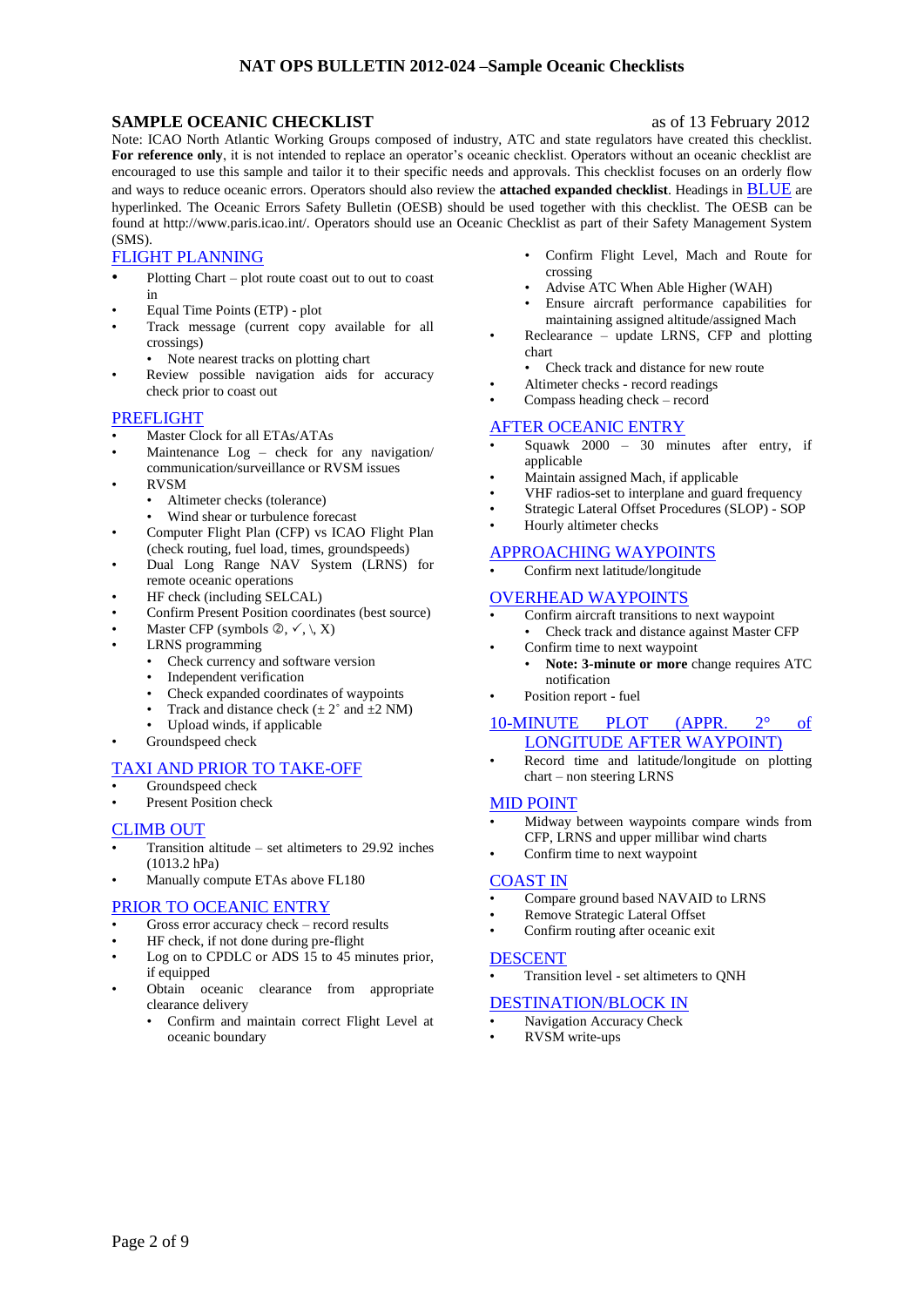#### **SAMPLE EXPANED OCEANIC CHECKLIST** as of 13 February 2012

Note: ICAO North Atlantic Working Groups composed of industry, ATC and state regulators have created this checklist. **For reference only**, it is not intended to replace an operator's oceanic checklist. Operators without an oceanic checklist are encouraged to use this sample and tailor it to their specific needs and approvals. This checklist focuses on an orderly flow and ways to reduce oceanic errors. The Oceanic Errors Safety Bulletin (OESB) should be used together with this checklist. The OESB can be found at http://paris.icao.int/. Operators should use an Oceanic Checklist as part of their Safety Management System (SMS).

#### <span id="page-2-0"></span>**FLIGHT PLANNING**

#### • Plotting Chart

A plotting chart of appropriate scale should be used for all remote oceanic operations. This includes using a plotting chart for published oceanic routes and tracks. ICAO groups who review oceanic errors have determined that the routine use of a plotting chart is an excellent aid to reduce lateral errors. A plotting chart can also serve as a critical aid in case of partial or total navigation failure. It should be noted that the pilot should read from the plotting chart back to the master CFP when verifying data. To read from the Master CFP to the plotting chart is a human factor's issue that has lead to errors based on seeing what we expect to see.

#### • Equal Time Point (ETP)

ETPs should be computed for contingencies such as medical divert, engine loss or rapid depressurization. A simultaneous engine loss and rapid depressurization should also be considered. It is advisable to note the ETPs on the plotting chart. Crewmembers should review with each other the appropriate diversion airport(s) when crossing ETPs. Pilot procedures should also include a manual method for computing ETPs. Crews should not enter ETPs in the Long Range Navigation System (LRNS) as this has led to Gross Navigation Errors.

• Track message

Crews must have a current track message even if filed for a random route or filed above North Atlantic MNPSA. Reviewing the date, effective Zulu time and Track Message Identifier (TMI) ensures having a current track message on board. The TMI is linked to the Julian Date. Operators must also ensure that their flight planning and operational control process notify crewmembers in a timely manner of any amendments to the daily track message. Plotting tracks near the assigned route can help situational awareness in case the crew needs to execute a contingency procedure.

• Review possible navigation aids for accuracy check prior to coast out

It is good practice to discuss in advance a primary and secondary ground based navigational aid that will be used to verify the accuracy of the LRNS. This planning may help to identify intended navigation aids that are limited or NOTAMed unusable and is helpful when departing airports close to oceanic airspace. Examples include Shannon (EINN), Lisbon (LRRT), Los Angeles (KLAX), etc.

### <span id="page-2-1"></span>**PREFLIGHT**

• Master Clock

It is a requirement to have a master clock on board synchronized to UTC or GPS. This time source, which is typically the Flight Management System (FMS), must be used for all ETAs and ATAs. The use of multiple time sources on the aircraft has lead to inconsistencies in reporting times to ATC and resulted in a loss of longitudinal separation.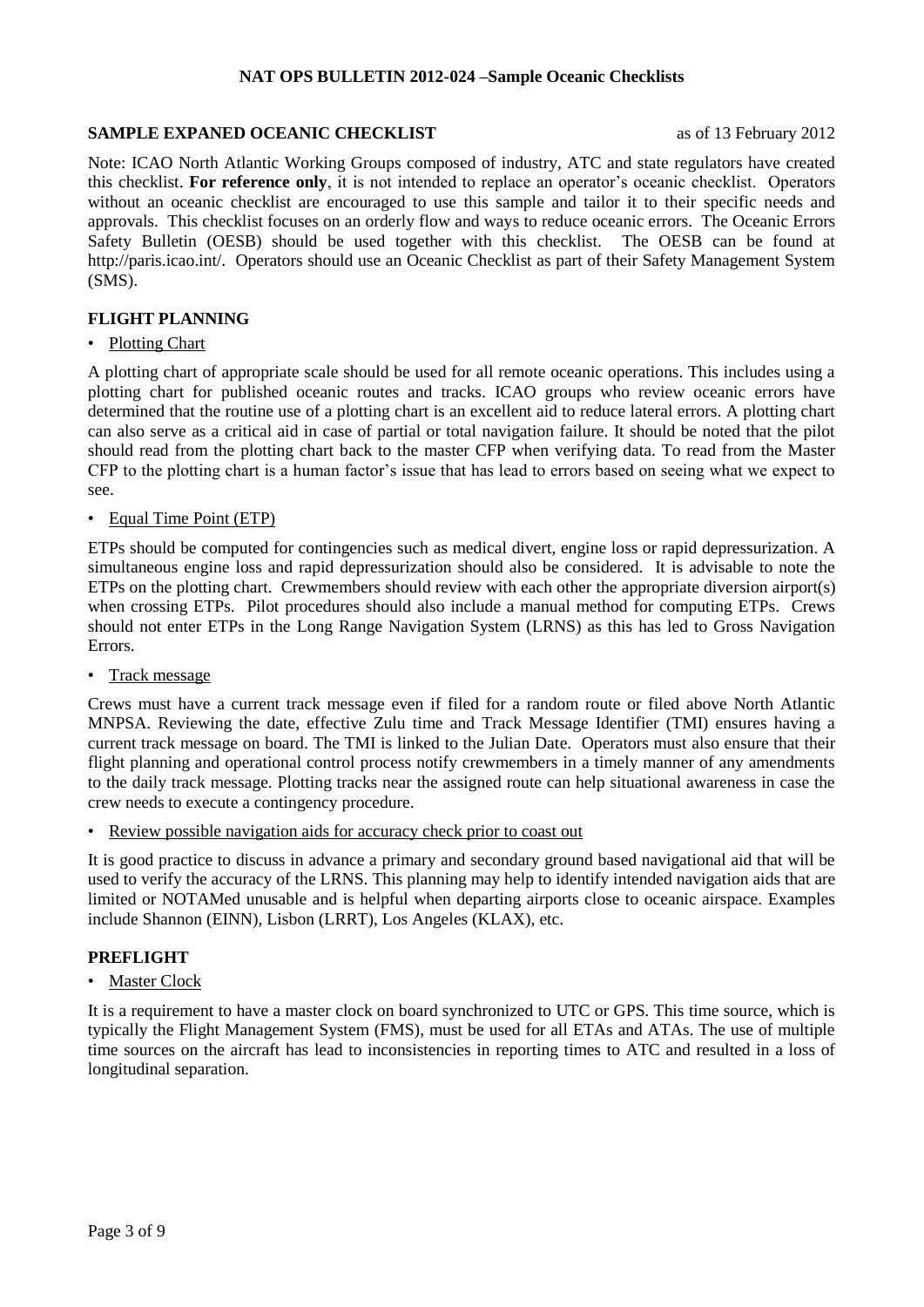• Maintenance Log

Before entering a special area of operation, crews should focus on any write-ups that affect communication, navigation, surveillance or RVSM requirements. Any discrepancies noted in the maintenance log or during the walk-around may require delays or rerouting.

#### • RVSM

Required equipment includes two primary independent altimetry sources, one altitude alert system and one automatic altitude control system. In most cases a functioning transponder that can be linked to the primary altimetry source is also required. Crews should note any issues that can affect accurate altimetry.

• Altimeter checks

Before taxi, crews should set their altimeters to the airport QNH. Both primary altimeters must agree within  $\pm$  75 feet of field elevation. The two primary altimeters must also agree within the limits noted in the aircraft operating manual.

• Wind Shear or Turbulence Forecast

The Master Computer Flight Plan (CFP) with projected wind shear or the turbulence forecast documents should be reviewed for flights in RVSM airspace. Forecast moderate or greater turbulence could lead to RVSM suspension. Operators are cautioned against flight planning through areas of forecast moderate or greater turbulence.

#### • Computer Flight Plan (CFP)

The document designated as the Master CFP should be carefully checked for date, type aircraft, fuel load and performance requirements. Crosschecks should also be done for routing and forecast groundspeeds. The CFP should be carefully checked against the ICAO filed flight plan to ensure the routing is in agreement with both documents. The enroute time on the CFP should be compared against the distance to destination for a reasonable groundspeed. The enroute time should also be compared against the total distance for a reasonable fuel load.

• Dual Long Range NAV System (LRNS)

Two operational LRNSs are required for remote oceanic operations. A single FMS receiving inputs from two navigation sensors is not considered to be two LRNSs.

• HF check

An HF check should be conducted on the primary and secondary HF radios in areas where dual HF radios are required. If possible, the HF checks should be done on the ground or before entering oceanic airspace. A SELCAL check should also be accomplished at each Oceanic Control Area (OCA) boundary even if datalink equipped.

• Confirm Present Position coordinates

Both pilots should independently verify the present position coordinates using either published ramp coordinates or determine position from the airfield diagram. They should not rely solely on the present position when the LRNS was shut down from the previous flight. A master source such as an enroute chart should also be used to confirm accuracy of coordinates at the oceanic boundaries.

• Master CFP symbols

Operators are encouraged to use consistent symbology on the Master CFP. For example, a circled number ( $@$ ) means the second crewmember has independently verified the coordinates entered or crosschecked by the first crewmember. A checkmark  $(\checkmark)$  may indicate that the track and distances have been confirmed. A diagonal line  $(\ \)$  may indicate that the crew has confirmed the coordinates of the approaching and next way point. An X-symbol (X) may indicate having flown overhead the way point.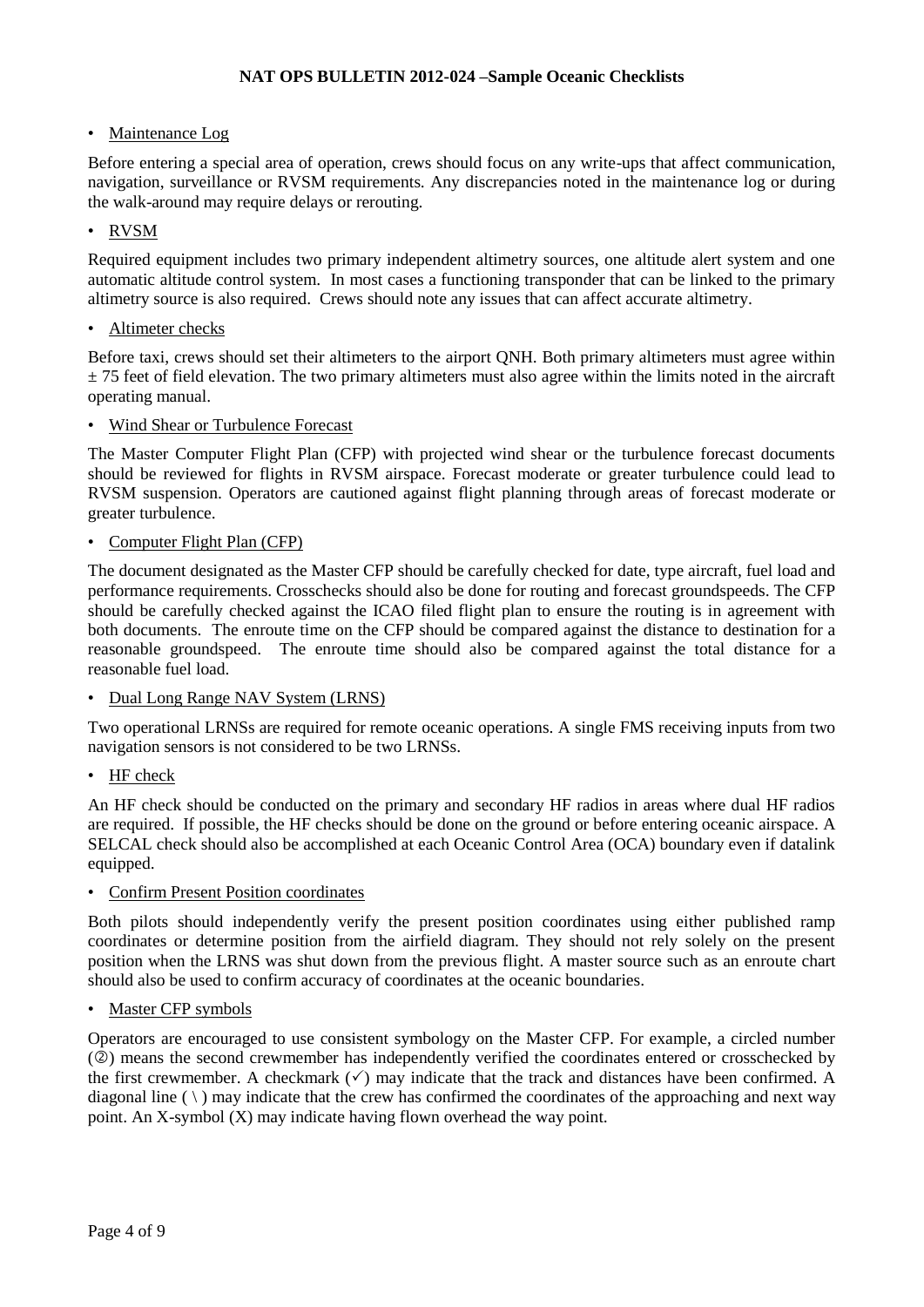#### • LRNS programming

Check currency and software version

It is important to check the effective date of the database. Crews should note if the database is projected to expire during their trip. Crews are discouraged from flying with expired databases. MELs may allow relief to fly with an expired database but require the crews to manually crosscheck all data. The software version of the database should also be confirmed in case there has been a change.

Independent verification

It is critical that one crewmember enters waypoint coordinates and that these are independently checked by another crewmember. It should be noted that the pilot should read from the FMS screen back to the master CFP when verifying data. To read from the Master CFP to the FMS is a human factor's issue that has lead to errors based on seeing what we expect to see.

Check expanded coordinates of waypoints

Most FMSs allow entering abbreviated oceanic coordinates. There have been cases when there was an error in the expanded waypoint coordinate, but crews only checked the abbreviated coordinate. Verifying only the abbreviated coordinate could lead to a lateral error. Flight crews should conduct a magnetic course and distance check between waypoints to further verify waypoint coordinates.

Track and distance check

To minimize oceanic errors, it is important to conduct a magnetic course and distance check from oceanic entry to oceanic exit. Operators should establish a tolerance such as  $\pm 2^{\circ}$  and  $\pm 2NM$ . The course and distance check comparing the Master CFP against the LRNS are critical in detecting errors that may not have been noticed by simply checking coordinates. A difference of more than 2˚ between waypoints may be due to a difference of the magnetic variation in the database versus the variation used in the Master CFP. Any difference outside the  $\pm 2^{\circ}$  or  $\pm 2NM$  should be rechecked and verified.

Upload winds

Some LRNS units allow the crew to upload projected winds. This procedure allows more accurate reporting of ETAs.

• Groundspeed check

The groundspeed should be noted before taxiing the aircraft. Crews should expect the groundspeed to read zero (0) knots. This procedure is a good practice to detect an error that may be developing in the LRNS.

#### <span id="page-4-0"></span>**TAXI AND PRIOR TO TAKE-OFF**

• Groundspeed check

During taxi to the active runway, pilots should check the groundspeed to see if it is reasonable.

• Present Position check

This Present Position check is conducted after leaving the gate. Check for gross difference between this Present Position and the gate coordinates. This check will alert the crew to possible error in the LRNS database that can be investigated/corrected prior to take-off.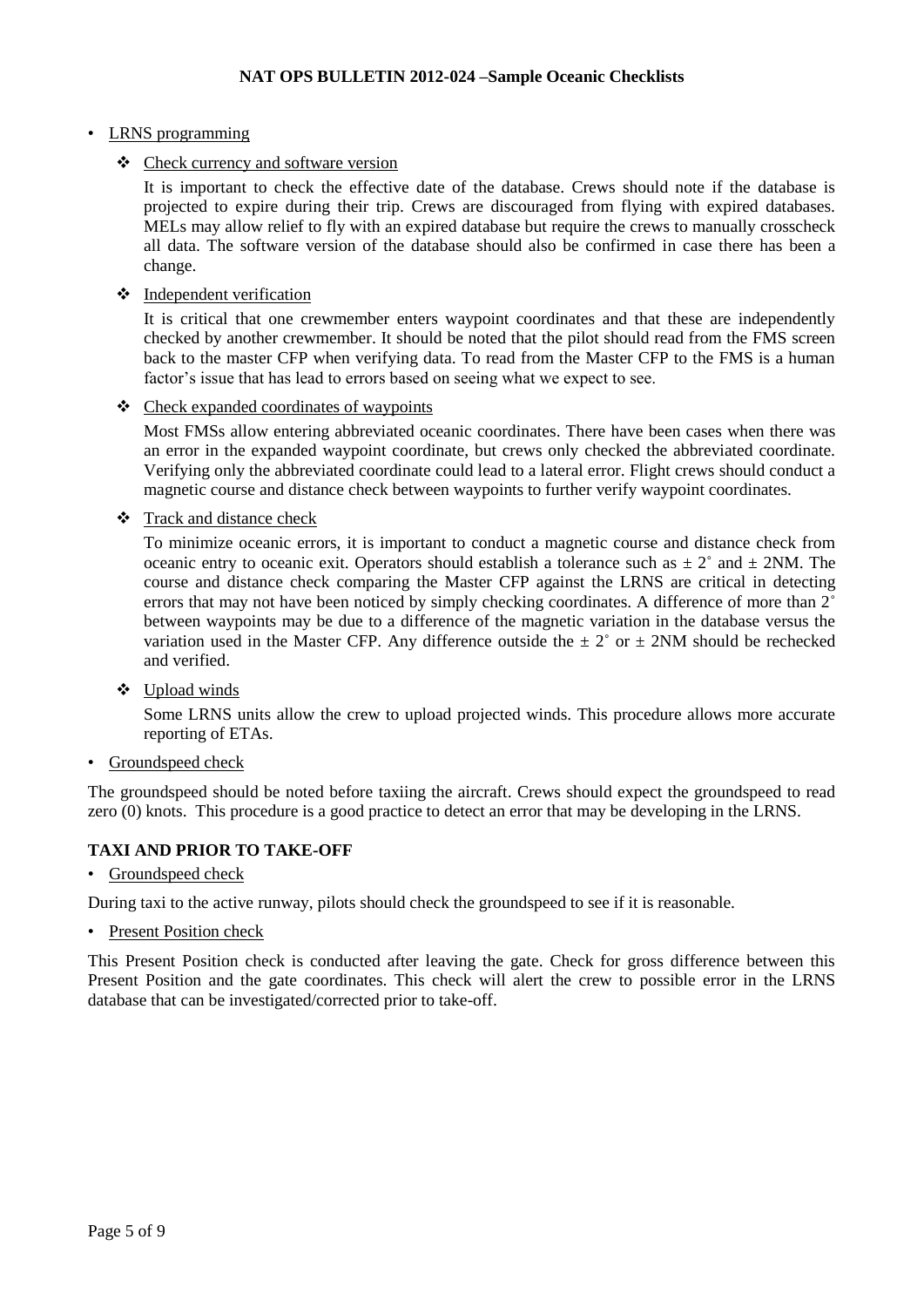#### <span id="page-5-0"></span>**CLIMB OUT**

• Transition altitude

Crews should brief the transition altitude based on information from the approach plate or from the ATIS. After climbing through the transition altitude, the altimeters should be reset to 29.92 inches or 1013.2 hPa.

• Manually compute ETAs

After climbing above the sterile altitude and time permitting crews should manually compute ETAs from departure to destination. These should be noted on the Master CFP. This is an excellent crosscheck against ETAs computed by the LRNS.

### <span id="page-5-1"></span>**PRIOR TO OCEANIC ENTRY**

• Gross error accuracy check

Before oceanic entry, the accuracy of the LRNS should be checked against a ground-based NAVAID. The results of the accuracy check should be recorded with the time and position. A large difference between the ground-based NAVAID and the LRNS may require immediate corrective action. Operators should establish a gross error check tolerance based on the type LRNS. It is not advisable for crews to attempt to correct an error by doing an air alignment or by manually updating the LRNS since this has often contributed to a Gross Navigation Error.

• HF checks

If the crew was unable to accomplish the HF and SELCAL checks on the ground, these checks must be accomplished before oceanic entry.

• Log on to CPDLC or ADS-C

Operators approved to use Controller Pilot Data Link Communications (CPDLC) or Automatic Dependent Surveillance Contract (ADS-C) should log on to the appropriate FIR 15 to 45 minutes prior to the boundary.

• Obtain oceanic clearance

Both pilots must obtain oceanic clearance from the appropriate clearance delivery. (Clearance via voice should be at least 40 minutes prior to oceanic entry and via data link should be 30 to 90 minutes prior to oceanic entry). Oceanic clearances from Reykjavik centre shall be obtained 15-45 minutes prior to oceanic entry. It is important that both pilots confirm and ensure the aircraft enters the ocean at the altitude assigned in the oceanic clearance (this may be different than the domestic cleared flight level). An oceanic clearance typically includes a route, flight level and assigned MACH. Crews should include their requested flight level in their initial clearance request. Some oceanic centers require pilots to advise them at the time of their oceanic clearance "When Able Higher" (WAH). Crews should be confident that they are able to maintain requested flight levels based on aircraft performance capabilities.

• Reclearance

A reclearance (that is different from the oceanic route requested with the filed flight plan) is the number one scenario which leads to a Gross Navigation Error. Crews must be particularly cautious when receiving a reclearance. Both pilots should receive and confirm the new routing and conduct independent crosschecks after the LRNS, Master CFP and Plotting Chart are updated. It is critical that crews check the magnetic course and distance between the new waypoints as noted in PREFLIGHT under the paragraph "LRNS Programming".

*NOTE: Track and distance tables are available commercially for every ten degrees of longitude.*

#### • Altimeter checks

Crews are required to check the two primary altimeters which must be within 200 ft of each other. This check is conducted while at level flight. The stand-by altimeter should also be noted. The altimeter readings should be recorded along with the time.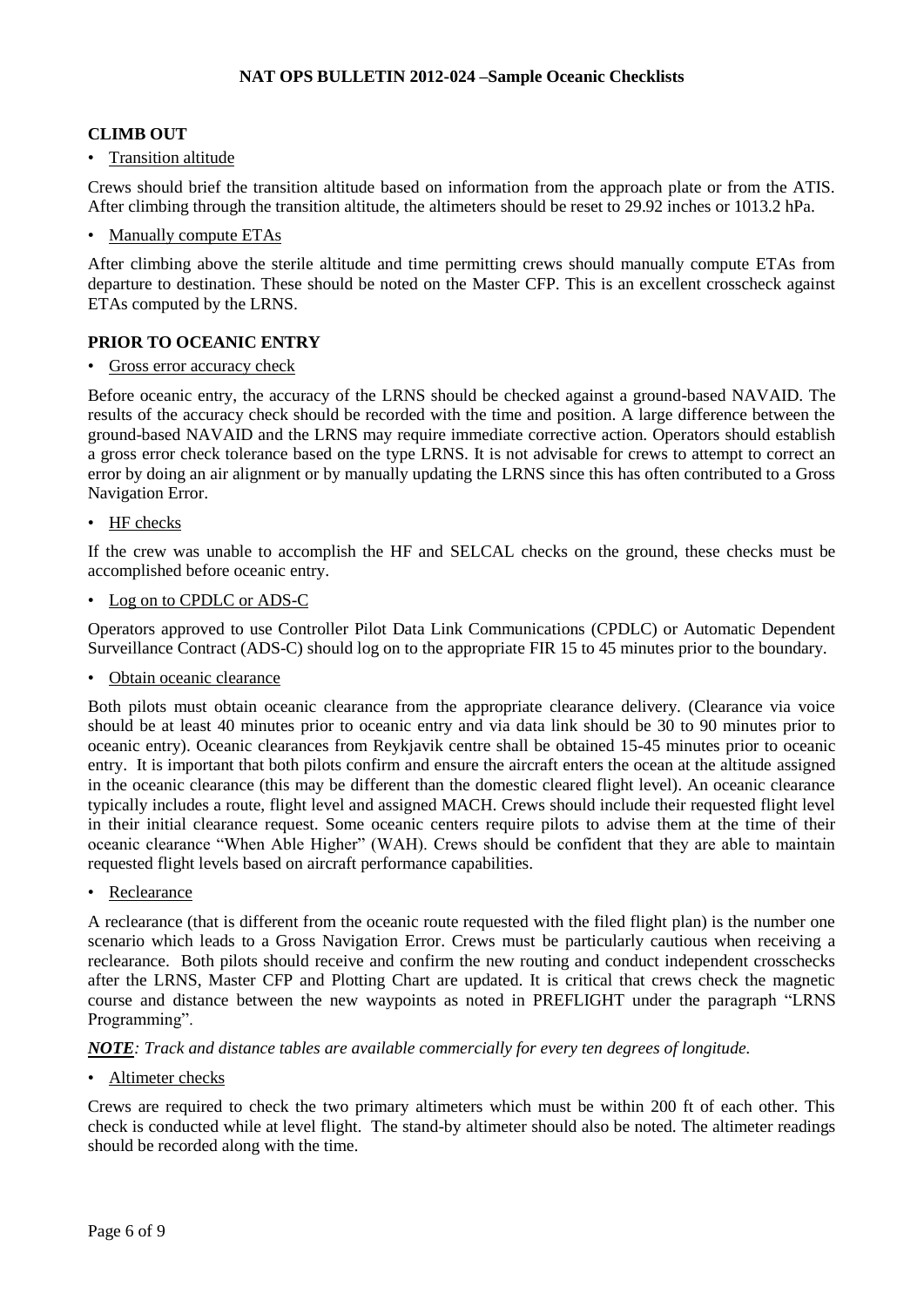#### • Compass heading check

It is recommended to conduct a compass heading check and record the results. This check is particularly helpful with inertial systems. The check can also aid in determining the most accurate compass if a problem develops over water.

#### <span id="page-6-0"></span>**AFTER OCEANIC ENTRY**

#### • Squawk 2000

Thirty minutes after oceanic entry crews should Squawk 2000, if applicable. There may be regional differences such as maintaining last assigned Squawk in the West Atlantic Route System (WATRS). Crews transiting Reykjavik's airspace must maintain last assigned Squawk.

• Maintain assigned Mach

Some oceanic clearances include a specific Mach. There is no tolerance for this assigned Mach. The increased emphasis on longitudinal separation requires crew vigilance in a separation based on assigned Mach. The requirement is to maintain the true Mach which has been assigned by ATC. In most cases, the true Mach is the indicated Mach. Some aircraft, however, require a correction factor.

*NOTE: Crews must ensure they fly the assigned Mach and not ECON mode or Long Range Cruise.*

• VHF radios

After going beyond the range of the assigned VHF frequency, crews should set their radios to interplane (123.45) and guard frequency (121.5).

• Strategic Lateral Offset Procedures (SLOP)

The SLOP should be Standard Operating Procedure (SOP) for all oceanic crossings. This procedure was developed to reduce the risk from highly accurate navigation systems or operational errors involving the ATC clearance. SLOP also replaced the contingency procedure developed for aircraft encountering wake turbulence. Depending upon winds aloft, coordination between aircraft to avoid wake turbulence may be necessary. This procedure, which distributes traffic between flying centerline, 1 NM or 2 NM right of centerline, greatly reduces the risk to the airspace by the nature of the randomness. Operators that have an automatic offset capability should fly 1 NM or 2 NM right of the centerline. Aircraft that do not have an automatic offset capability (that can be programmed in the LRNS) should fly the centerline only. SLOP was not developed to be used only in contingency situations.

• Hourly altimeter checks

Crews are required to observe the primary and stand-by altimeters each hour. It is recommended that these hourly checks be recorded with the readings and times. This documentation can aid crews in determining the most accurate altimeter if an altimetry problem develops.

#### <span id="page-6-1"></span>**APPROACHING WAYPOINTS**

• Confirm next latitude/longitude

Within a few minutes of crossing an oceanic waypoint crews should crosscheck the coordinates of that waypoint and the next waypoint. This check should be done by comparing the coordinates against the Master CFP based on the currently effective ATC clearance.

#### <span id="page-6-2"></span>**OVERHEAD WAYPOINTS**

• Confirm aircraft transitions to next waypoint

When overhead an oceanic waypoint, crews should ensure that the aircraft transitions to the next leg. This is confirmed by noting the magnetic heading and distance to the next waypoint compared against the Master CFP.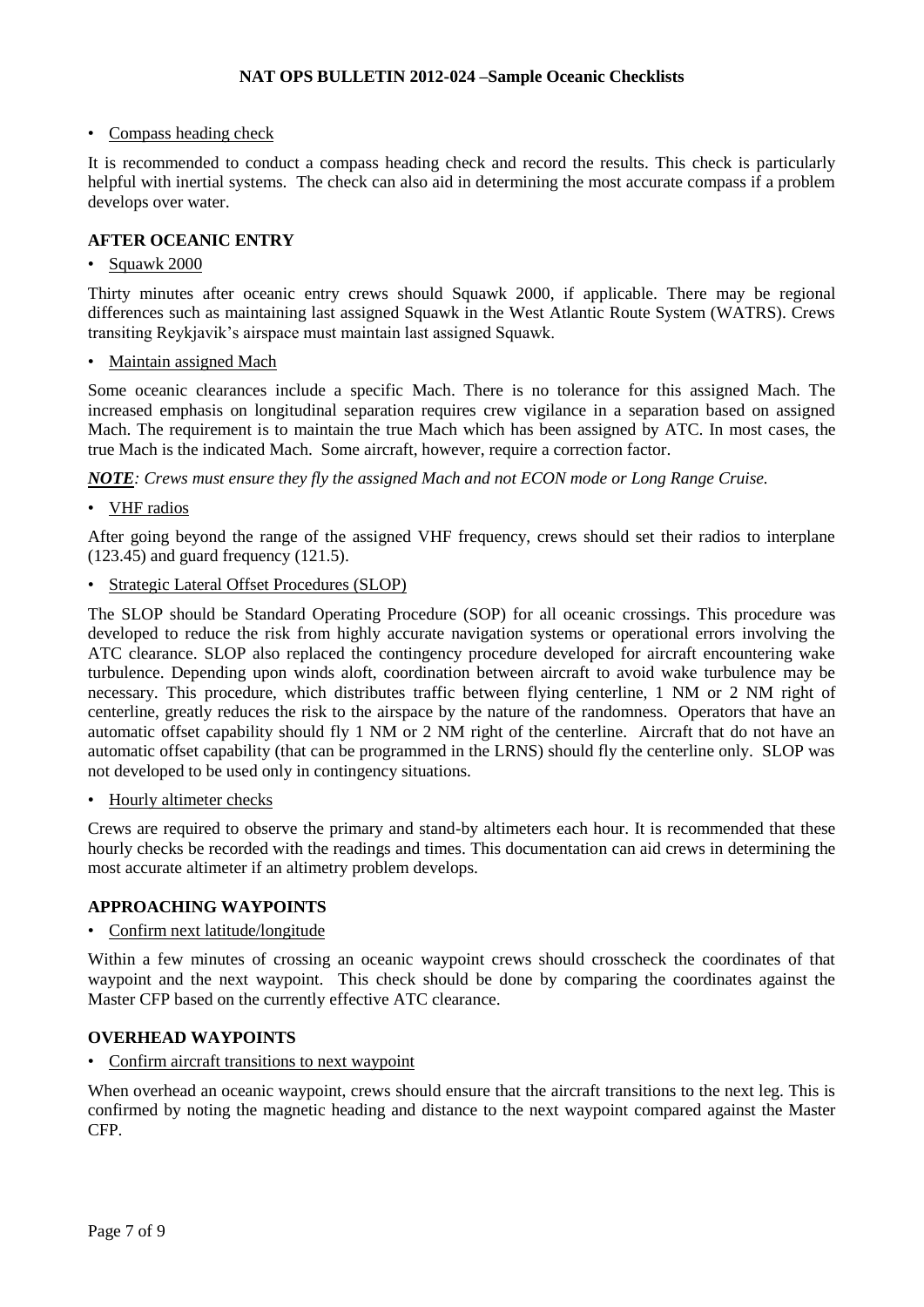• Confirm time to next waypoint

Crews must be vigilant in passing an accurate ETA to ATC for the next waypoint. A change of three (3) minutes or more requires that ATC be notified in a timely manner. There is substantial emphasis on reducing longitudinal separation and this timely update must be a priority for the crews.

• Position report

After passing over the oceanic waypoint, crews that give a position report to ATC must use the standard format. Crews should also note and record their fuel status at each oceanic waypoint. This is especially important if the cleared route and flight level differ significantly from the filed flight plan.

*NOTE: Effective 18 November 2010 ICAO Annex 3 (International Standards and Recommended Practices-Meteorological Service for International Air Navigation) Amendment 75 eliminated the requirement for routine voice reports related to weather.*

#### <span id="page-7-0"></span>**10-MINUTE PLOT**

• Record time and latitude/longitude on plotting chart

Approximately 10 minutes after passing an oceanic waypoint, crews should plot the latitude, longitude and time on the plotting chart. It is advisable to plot the non-steering LRNS. A 10-minute plot can alert the crew to any lateral deviation from their ATC clearance prior to it becoming a Gross Navigation Error. A good crosscheck for the position of the 10-minute plot is that it is approximately 2˚ of longitude past the oceanic waypoint.

#### <span id="page-7-1"></span>**MIDPOINT**

• Midway between waypoints

It is good practice to crosscheck winds midway between oceanic waypoints by comparing the Master CFP, LRNS and upper millibar wind chart. This crosscheck will also aid crews in case there is a need for a contingency procedure such as Dead Reckoning (DR).

• Confirm time

It is recommended that during a wind check the crews also confirm the ETA to the next waypoint. A change of three (3) minutes or more requires that ATC be notified in a timely manner.

#### <span id="page-7-2"></span>**COAST IN**

• Compare ground based NAVAID to LRNS

When departing oceanic airspace and acquiring ground based NAVAIDs, crews should note the accuracy of the LRNS by comparing it to those NAVAIDs. Any discrepancy should be noted in the Maintenance Log.

• Remove Strategic Lateral Offset

Crews using a Lateral Offset of 1 NM or 2 NM right of centerline at oceanic entry need a procedure to remove this Lateral Offset at coast in prior to exiting oceanic airspace. It is advisable to include this as a checklist item.

#### • Confirm routing after oceanic exit

Before entering the domestic route structure, crews must confirm their routing to include aircraft speed.

*NOTE: Crews experiencing loss of communications leaving oceanic airspace should follow State guidance as published in AIPs.*